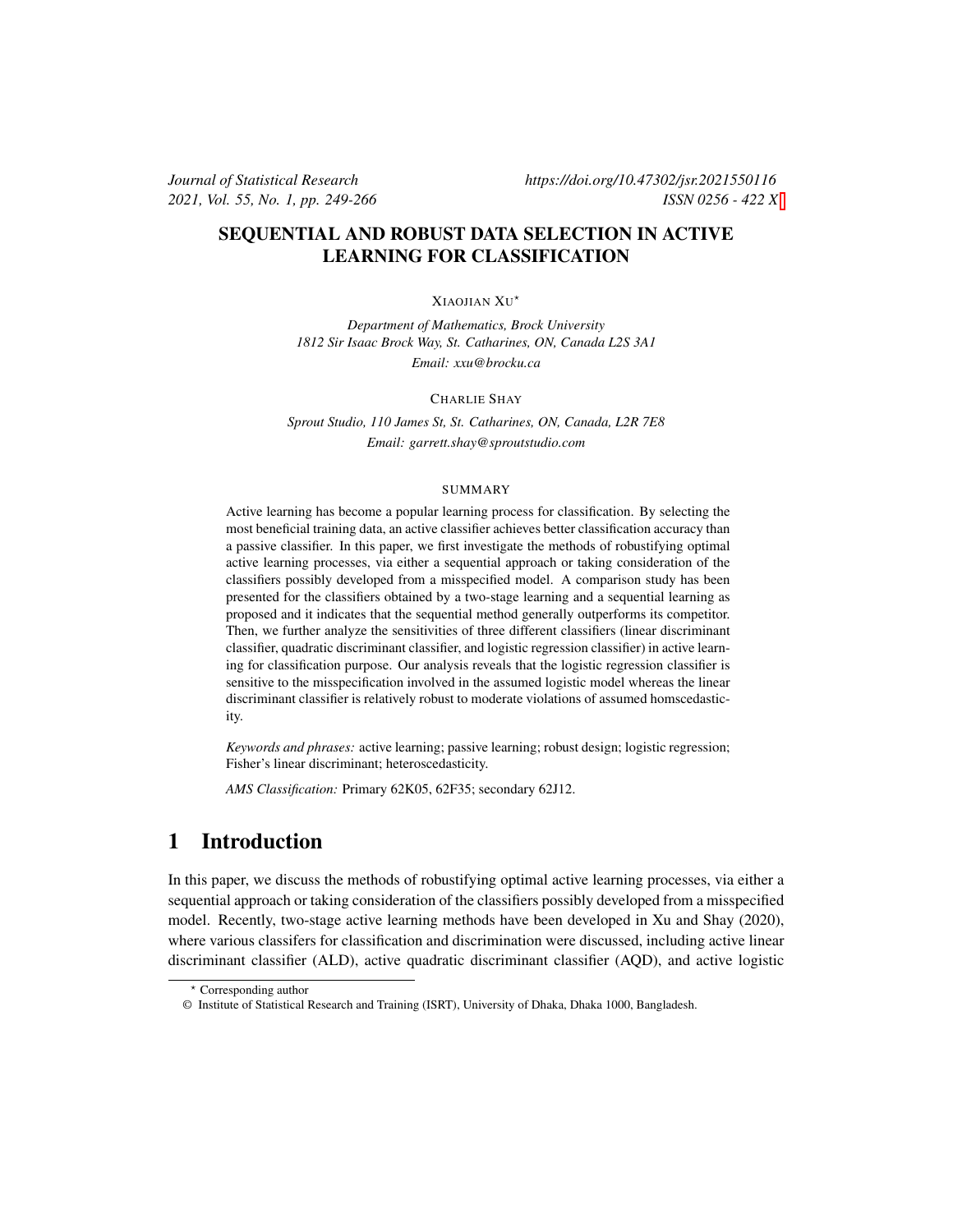regression classifier (ALR). In the current paper, we first present a sequential active learning method. Then, we further analyze the sensitivities of these three different classifiers for active learning.

Although ALD and ALR have been commonly used techniques for classification, their applications, improved adaptations, and new developments specifically for active learning continue being investigated broadly in the literature. We name just a few recent ones: Yu et al. (2016), Yin et al. (2018), Hsu et al. (2019), as well as the references therein. One of the chief concerns in classification is the cost of obtaining true labels for observations. In many situations, the cost of labelling data can be quite high. Medical diagnoses, text classification, and speech recognition are such examples where financial cost or time cost becomes quite high (Settles, 2009). While passive learning can be used, they often require large random samples to provide good classification accuracies. Thus, one of the goals of active learning is to minimize the cost of training a classifier by selecting the most informative observations. The classifier first takes an initial set of labelled data, usually a small set. Then, it parses through the unlabeled set  $U$  to select an instance that can be labelled by a human annotator (often called an *oracle* in the literature). Once the point is labelled, it is added to the labelled set and the algorithm continues.

There exist several querying strategies to find the best training data. In this paper, we will focus on *pool-based sampling*. Pool-based sampling assumes that there is a large pool of unlabeled data from which the algorithm can make queries. In pool-based sampling, we can sample sequentially, evaluating instances one at a time and pulling an observation into the training set. Alternatively, we can evaluate all instances in  $U$  simultaneously, selecting the observations that the algorithm has evaluated as good training points. To make the decision about which instances should be queried, we will be using *uncertainty sampling*. Uncertainty sampling is a strategy for identifying unlabeled items that are near a decision boundary in the current machine learning. When an active learning queries the oracle, it must employ some criteria to decide which data in the unlabeled pool will benefit the training set the most. Uncertainty sampling is based on the idea of an algorithm selecting data that we are unsure how to classify. For probabilistic models, this becomes a very simple process. When classifying two groups, the algorithm queries the instances that have a posterior probability close to 0.5 (Lewis and Catlett, 1994; Lewis and Gale, 1994). With probabilistic models, the following approaches can be taken. The first is the *least confidence strategy*. The algorithm selects the instance, to query its actual label, in which has the least confidence in the most likely label. We denote such instance by  $x^*$ . In this method, we have

<span id="page-1-0"></span>
$$
\boldsymbol{x}_{LC}^* = \underset{\boldsymbol{x} \in \mathcal{U}}{\arg \max} \Big( 1 - P(\widehat{\boldsymbol{y}} \mid \boldsymbol{x}) \Big), \tag{1.1}
$$

where

$$
\widehat{y} = \arg\max_{y} P(y \mid \bm{x})
$$

is the most probable label for instance x. The second is *margin sampling* which takes into account the posterior of the second-most likely class. This algorithm selects the instance in which has the least difference between the two posterior probabilities of the most and the second-most likely labels. In this method, we have

$$
\boldsymbol{x}_{M}^{*} = \underset{x \in \mathcal{U}}{\arg \min }\Big( P(\widehat{y}_{1} \mid \boldsymbol{x}) - P(\widehat{y}_{2} \mid \boldsymbol{x}) \Big),
$$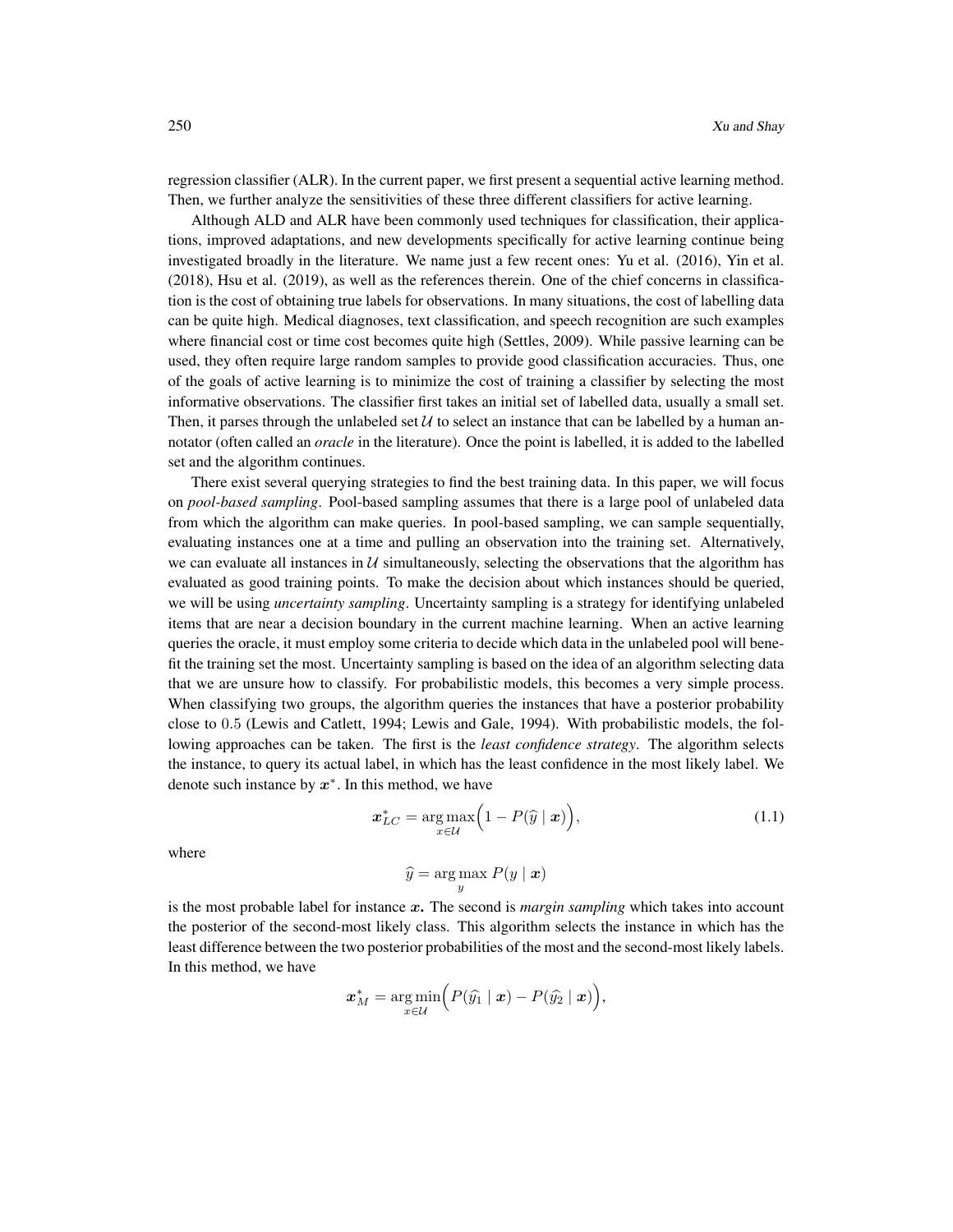where  $\hat{y}_1$ , and  $\hat{y}_2$  are the first and second most probable labels for instance x. The third one is using *entropy* (Shannon, 1948), which is the most generalizable method for multi-class active learning. With entropy, we have

$$
\boldsymbol{x}_H^* = \argmax_{x \in \mathcal{U}} \bigg( - \sum_i \big[ P(y_i \mid \boldsymbol{x}) \log P(y_i \mid \boldsymbol{x}) \big] \bigg)
$$

with  $y_i$  ranging over all possible class labels. In the binary case, all three of these methods simplify to sampling the instance with the posterior probability closest to 0.5 (Settles, 2009). However, in the multi-class approach, entropy is often the most useful method for more complex tasks (Settles and Craven, 2008).

For non-probabilistic models, there has been some work on using uncertainty sampling with support vector machines (SVMs, Tong and Koller, 2001), which is similar in principle to probabilistic uncertainty sampling in the binary case. These methods sample the instances that are closest to the boundary line, however that boundary line is to be decided.

Previously, Xu and Shay (2020) looked at empirical results of probabilistic and non-probabilistic classifiers doing *two-stage* active learning (explained in detail in Section 2) in the *binary* case. Twostage active learning requires that the classifier only seeks out the most beneficial training points once, after the first-stage random component. In this paper, we mainly consider the binary case of classification; however, we will examine a different approach: sequential active learning. We also briefly address the extension to the multi-class case of classification. In dealing with sequential active learning, we further adopt sub-sampling as a method of reducing computation time. In addition, we will discuss possible robustification of these forth-mentioned classifiers.

The remainder of this paper is organized as follows: Section 2 presents the sequential active learning process, including stopping criteria, computational time trade-off, and subsampling techniques that can be applied to improve the time efficiency. It also includes the model modifications as needed to extend our methods to multi-class active learning. Section 3 carries out an analysis for the sensitivities of ALD, AQD, and ALR classifiers as well as discusses the robustification methods against possible violations of model assumptions. Finally, we conclude this paper with a few remarks in Section 4.

### 2 Active Learning

When a *two-stage* active learning is adopted, the following two distinct stages are involved: (a) randomly sample some initial set of observations, and (b) use the information from the initial training to rank the remaining data points, picking the most beneficial ones simultaneously. This is a convenient and computationally efficient method of active learning, but it is heavily subject to the initial random sample. It has been shown that very small first-stage training sets can lead to poor classification accuracy and reduced performance. Therefore, we presently consider the process of *sequential active learning*.

Sequential active learning is simple in concept: rather than learning only once (which the twostage method does), we can allow our algorithm to learn as each point is individually pulled into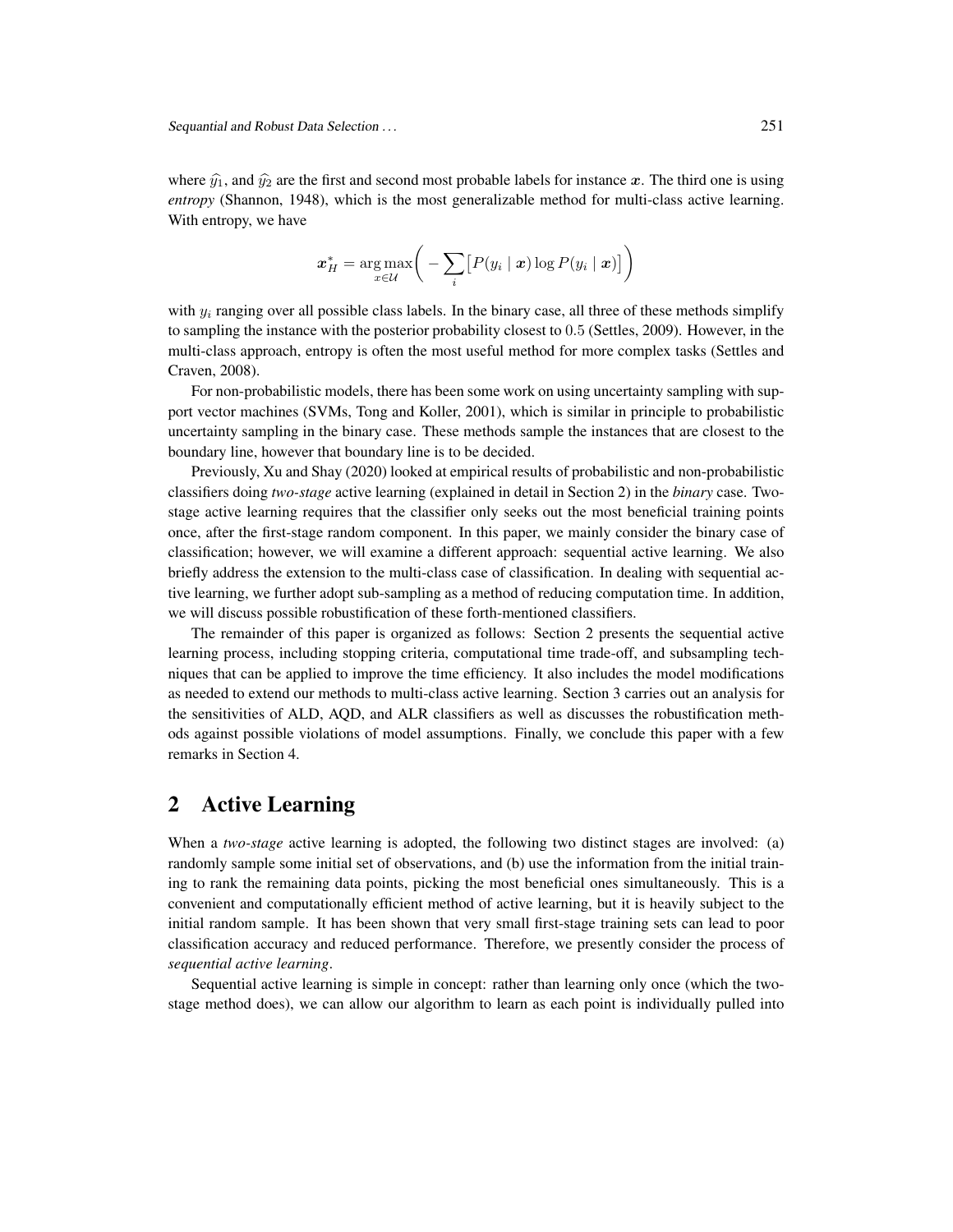the training set. The beginning part of the process is very similar to the two-stage method. We randomly sample the initial training set for the first stage, then we rank each point in the unlabeled set based on the criteria of the classifier, such as posterior probability or distance to the boundary. After the first stage, however, we diverge; rather than optimally selecting the top  $m$  points, where  $m$ is a prespecified number related to total training sample size as user-needed, we select only the best choice. That point is pulled into the training set, labelled, and the process repeats again by choosing the next best point.

The advantage to this method is that the classifier is constantly learning, and as it pulls more data into the training set, the classifier becomes better and better at distinguishing between classes. Twostage active learning evaluates all actively selected points using only a first-stage passive training set; sequential active learning evaluates only its first point passively, and all subsequent points are evaluated using both the initial passive data and subsequent active data. Theoretically, as a result sequential active learning should perform more accurately than two-stage active learning. This will be demonstrated by our exemplary simulation in the next subsection.

#### 2.1 Simulation

Ideally, an actively selected training set will achieve one of two goals, depending on the problem at hand: (a) require fewer labelled observations to achieve the same accuracy as a passively selected training set, or (b) achieve a higher accuracy than random sampling with the same number of labelled observations. Similar to Xu and Shay (2020), we seek to minimize a corresponding loss function set by picking the most beneficial observations. As previously mentioned, any probabilistic classifier is relatively simple to query. However, we can also use a non-probabilistic classifier, such as Fisher's linear discriminant. In this section, we will first adopt an ALD classifier, and an ALR classifier. With both approaches, we will select the training data by *uncertainty sampling.*

In general, for an ALD classifier, we assume the observed samples  $\mathbf{x}_i^{(1)}$ ,  $\mathbf{x}_j^{(2)}$  from two normal distributions with a common covariance. Namely,

$$
\mathbf{x}_i^{(1)} \sim \mathcal{N}_q(\mu_1, \Sigma), i = 1, 2, \dots, n_1, \text{ and}
$$
  

$$
\mathbf{x}_j^{(2)} \sim \mathcal{N}_q(\mu_2, \Sigma), j = 1, 2, \dots, n_2.
$$

Then, the loss function for ALD training data selection can be defined as

<span id="page-3-0"></span>
$$
l_1 = \left[ (\mu_1 - \mu_2)^T \Sigma^{-1} \left( \mathbf{x} - \frac{\mu_1 + \mu_2}{2} \right) \right]^2, \tag{2.1}
$$

or

<span id="page-3-1"></span>
$$
l_{11} = \sum_{i=1}^{m} \left[ (\mu_1 - \mu_2)^T \Sigma^{-1} \left( \mathbf{x}_i - \frac{\mu_1 + \mu_2}{2} \right) \right]^2, \tag{2.2}
$$

where  $x$  or  $x_i$  is any possible candidate data point to be selected into a training sample. In the case of sequential selection method, the optimal training data can be sequentially selected by minimizing [\(2.1\)](#page-3-0). In the case of two-stage selection method, the optimal training set of  $m$  data points can be selected at once by minimizing [\(2.2\)](#page-3-1).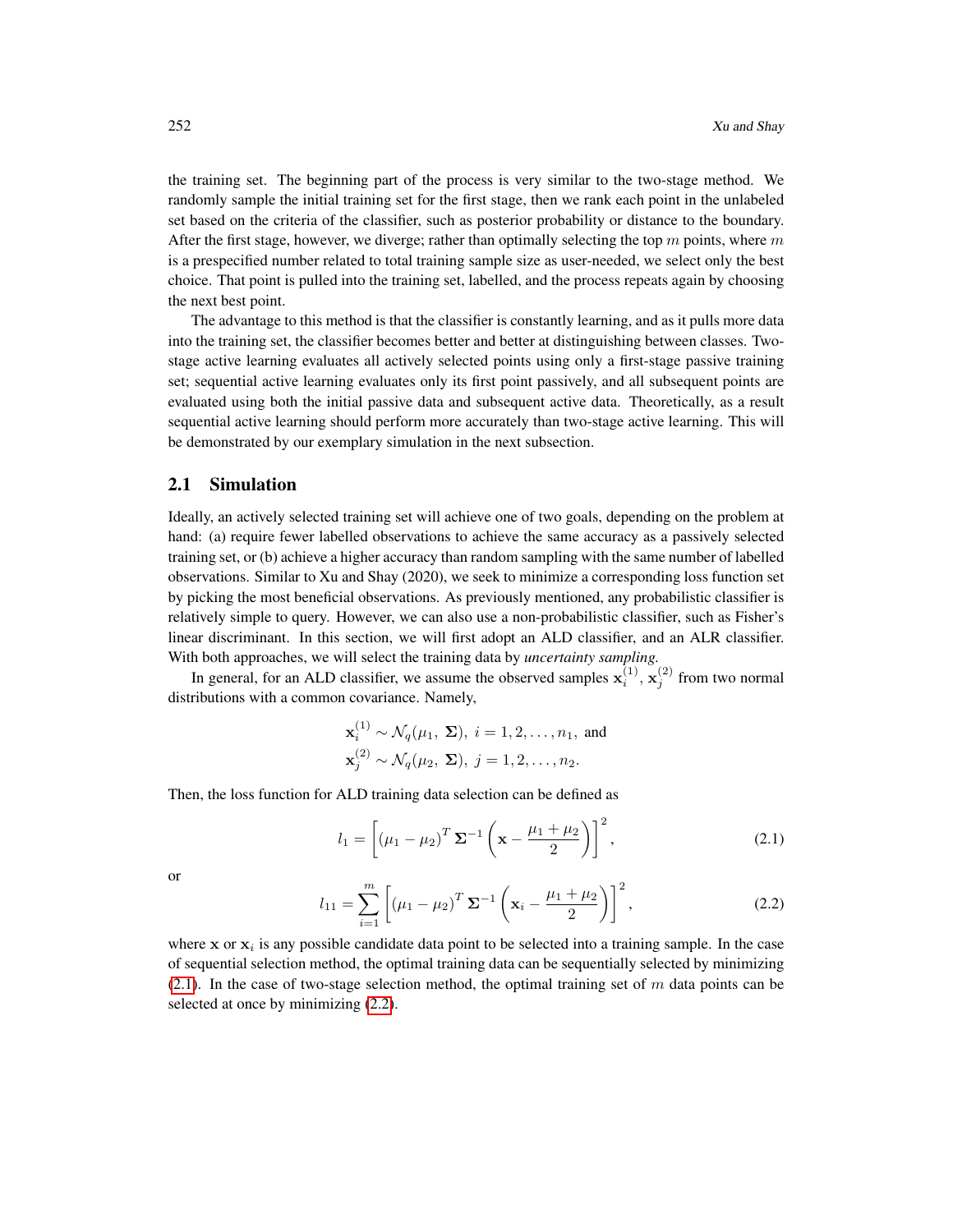Sequantial and Robust Data Selection . . . 253

We may (adaptively) compute

<span id="page-4-3"></span>
$$
\overline{\mathbf{x}}_1 = \frac{1}{n_1} \sum_{i=1}^{n_1} \mathbf{x}_i^{(1)}, \quad \overline{\mathbf{x}}_2 = \frac{1}{n_2} \sum_{j=1}^{n_2} \mathbf{x}_j^{(2)},
$$
\n(2.3)

and

$$
\mathbf{S}_{\text{pooled}} = \frac{1}{n_1 + n_2 - 2} \left[ \sum_{i=1}^{n_1} \left( \mathbf{x}_i^{(1)} - \overline{\mathbf{x}}_1 \right) \left( \mathbf{x}_i^{(1)} - \overline{\mathbf{x}}_1 \right)^T + \sum_{j=1}^{n_2} \left( \mathbf{x}_j^{(2)} - \overline{\mathbf{x}}_2 \right) \left( \mathbf{x}_j^{(2)} - \overline{\mathbf{x}}_2 \right)^T \right].
$$
\n(2.4)

Then, the loss functions in  $(2.1)$  and  $(2.2)$  can be estimated as

<span id="page-4-2"></span>
$$
\widehat{l}_1 = \left[ \left( \overline{\mathbf{x}}_1 - \overline{\mathbf{x}}_2 \right)^T \mathbf{S}_{\text{pooled}}^{-1} \left( \mathbf{x} - \frac{\overline{\mathbf{x}}_1 + \overline{\mathbf{x}}_2}{2} \right) \right]^2, \tag{2.5}
$$

and

$$
\widehat{l}_{11} = \sum_{i=1}^{m} \left[ \left( \overline{\mathbf{x}}_1 - \overline{\mathbf{x}}_2 \right)^T \mathbf{S}_{\text{pooled}}^{-1} \left( \mathbf{x}_i - \frac{\overline{\mathbf{x}}_1 + \overline{\mathbf{x}}_2}{2} \right) \right]^2,
$$

respectively.

For an ALR classifier, we estimate the probability of an observed subject coming from the first population,  $p = P(Y = 1)$ , via a logistic regression. We assume

<span id="page-4-4"></span>
$$
\ln \frac{p}{1-p} = \beta_0 + \beta_1^T \mathbf{x},\tag{2.6}
$$

where  $x$  contains  $q$  explanatory variables. The loss function for ALR is

<span id="page-4-0"></span>
$$
l_2 = \left(\frac{e^{\beta_0 + \beta_1^T \mathbf{x}}}{1 + e^{\beta_0 + \beta_1^T \mathbf{x}}} - 0.5\right)^2,
$$
\n(2.7)

or

<span id="page-4-1"></span>
$$
l_{22} = \sum_{i=1}^{m} \left( \frac{e^{\beta_0 + \beta_1^T \mathbf{x}_i}}{1 + e^{\beta_0 + \beta_1^T \mathbf{x}_i}} - 0.5 \right)^2.
$$
 (2.8)

In the case of sequential selection method, the optimal training data points  $x$  can be sequentially selected by minimizing [\(2.7\)](#page-4-0). In the case of two-stage selection method, the optimal training set of m data points  $x_i$  can be selected at once by minimizing [\(2.8\)](#page-4-1). With labeled data provided,  $\beta_0$  and  $\beta_1$ can be (adaptively) estimated via the assumed logistic regression model using maximum likelihood method, for instance.

For our simulations, we take  $q = 2$  for simplicity. Supposingly, it is assumed to classify with two bivariate normal populations having a common correlation matrix. We set the parameters (two population means and correlation matrix) as

$$
\mu_1^T = (0.5, 0), \ \mu_2^T = (-0.5, 0), \text{ and } \mathbf{R}_1 = \mathbf{R}_2 = \begin{pmatrix} 1 & -0.5 \\ -0.5 & 1 \end{pmatrix}.
$$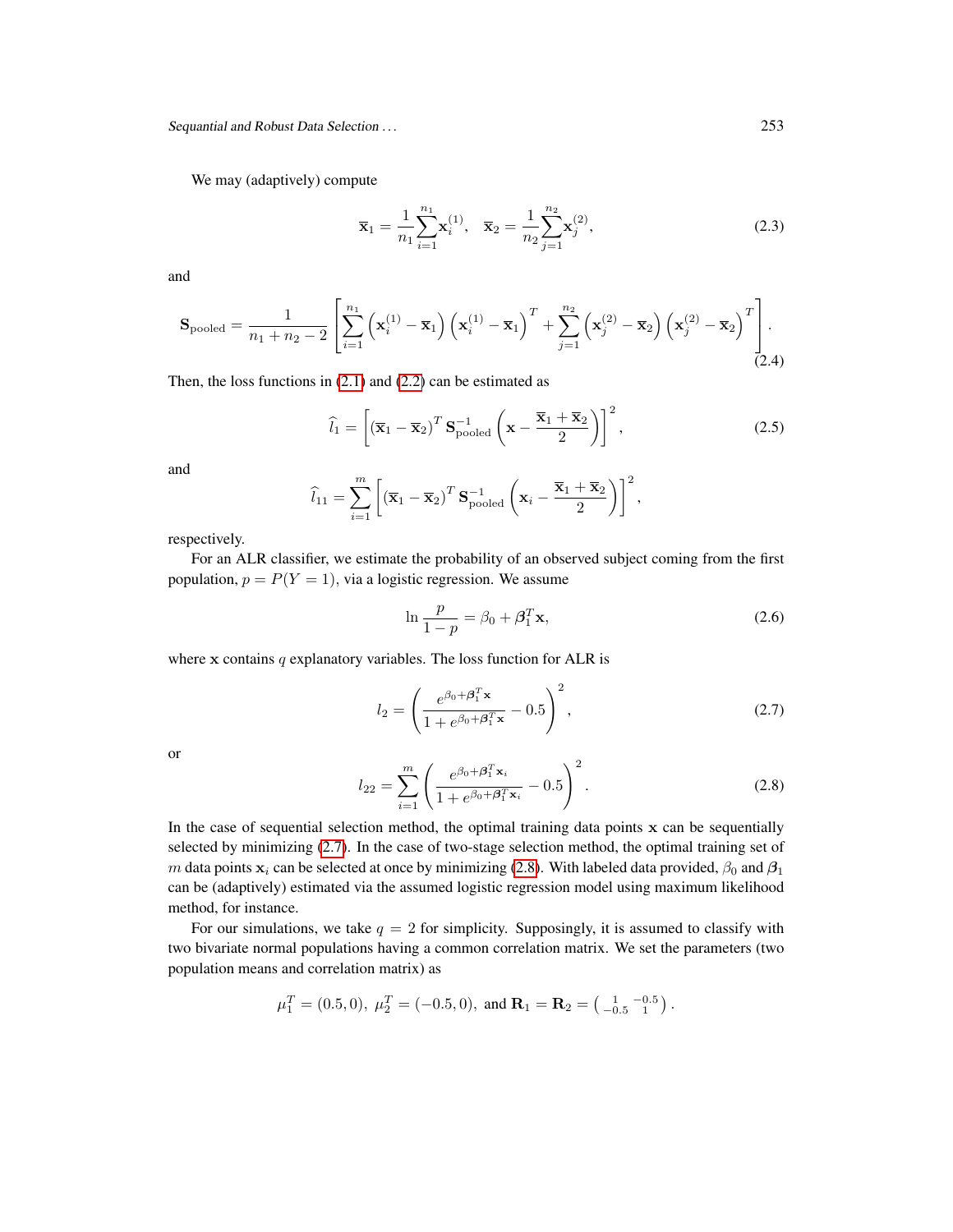

Figure 1: Accuracy as the actively selected set increases: sequential ALD (black), two-stage ALD (magenta), sequential ALR (orange), and two-stage ALR (blue).

In this simulation, we fix the first-stage sampling at  $n_{\text{rand}} = 15$ , varying only the active component of the algorithm. Additionally, we set the "unlabeled" pool size to 800.

We measure the performance of a classifier by the proportion of correctly classified data points among the 800 points in the "unlabeled" pool. We name it as "Accuracy" in our figures. For instance, Figure 1 presents the accuracy as the size of actively selected set increases for sequential and twostage ALD or ALR classifiers. We can see that in general, sequential active learning outperforms two-stage active learning for the ALD; there is also a small but noticeable increase in computation time that occurs, which we will discuss in Section 2.3. The performance difference becomes more noticeable in extreme cases, such as in the case of first-stage sample size being very small. Our simulation results show impressive performance provided by the sequential ALD classifier.

Next, we fix the actively selected sample size to be  $n_{\text{active}} = 35$  and vary  $n_{\text{rand}}$  from 4 to 20. With a small  $n<sub>rand</sub>$ , the sequential ALD still performs very well, especially in comparison with its two-stage counterpart. There is thus an obvious benefit to a sequential ALD in both highly constrained training set sizes. It has also noticed that the sequential ALR is consistently outperform its two-stage competitor. The comparison of their performances for this typical example has been demonstrated by Figure 2.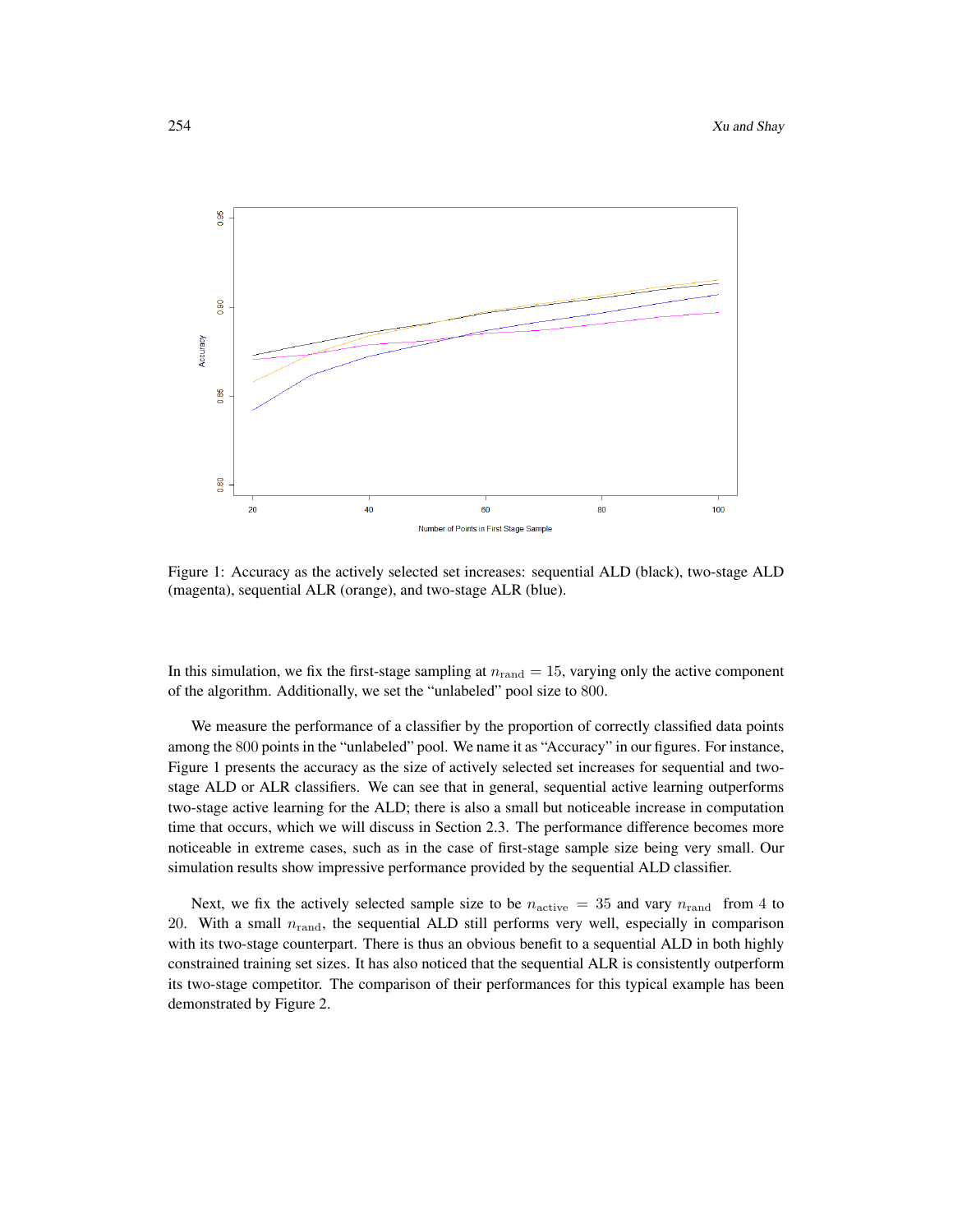

Figure 2: Accuracy of the four classifiers under small n: sequential ALD (black), two-stage ALD (magenta), sequential ALR (orange), and two-stage ALR (blue).

### 2.2 Stopping criteria

Another advantage of sequential active learning, as opposed to two-stage, is its ability to utilize a stopping criterion to stop the classifier from learning as soon as sufficient performance has been reached. There are a number of stopping criteria in the active learning literature which we briefly review here. Intuitively, an active learning classifier should stop learning when adding additional observations ceases to yield any meaningful change in performance: in other words, when the cost of annotating actively selected observations outweighs the benefits of adding those observations to the training set. There are issues with this interpretation; however, in order to assess the accuracy of a classifier, we would need some test set, properly annotated, so that we can make some judgement on the performance of the classifier. These tests are not always available and often expensive to get. Since one of the objectives of active learning is to achieve high performance with low cost, this is not an ideal scenario.

We are thus searching for some way of generating a stopping criterion based on some aspect of model performance outside of raw accuracy. There are several options. The first option focuses on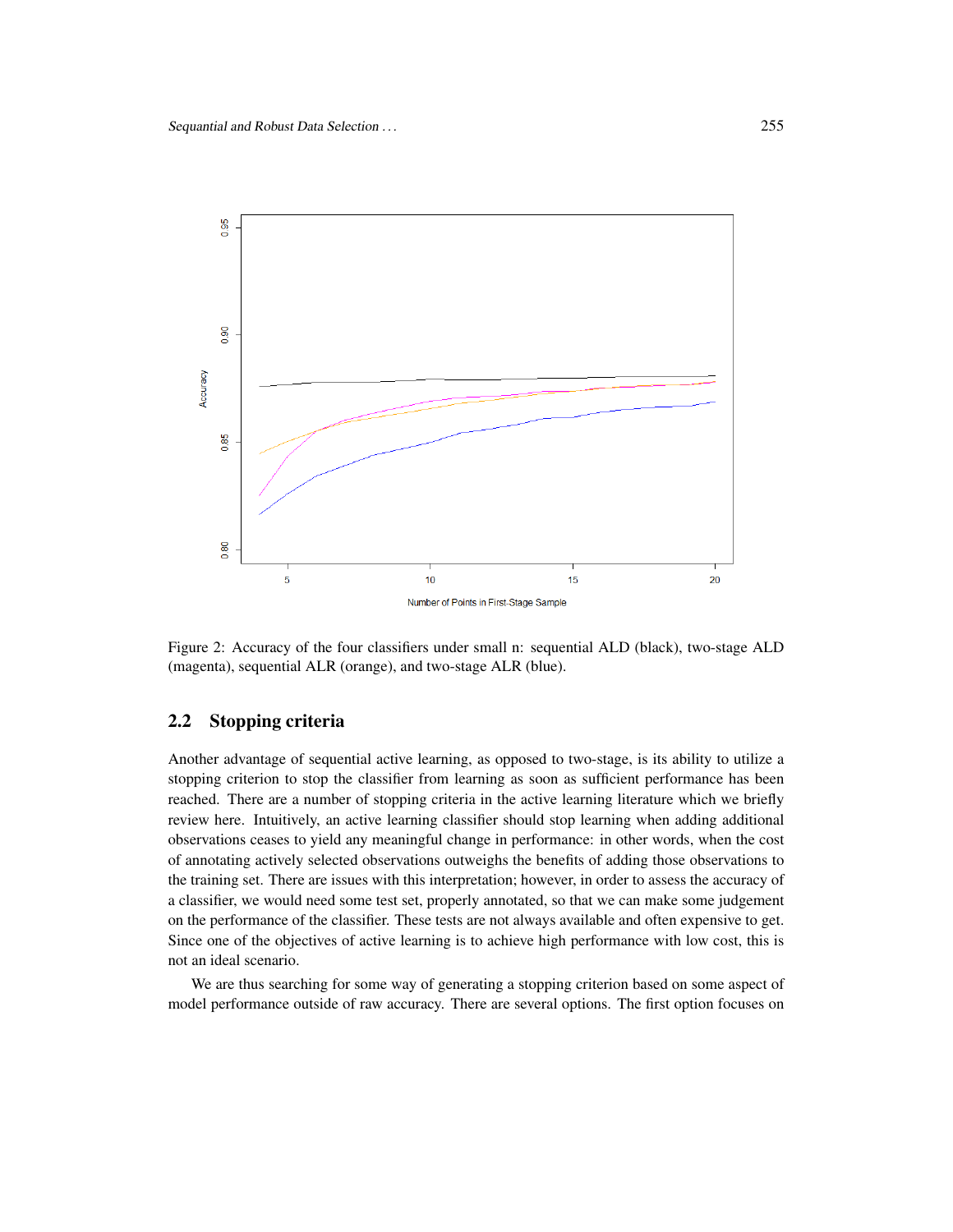assessing the model's confidence in its ability to classify the unlabeled set. We can also implement a criterion which is confidence-based, where the learner will stop learning when the model's confidence drops (Vlachos, 2008). One issue with this stopping criterion is that it assumes the learner is incapable of fully explaining all examples; if this is not the case (i.e., it is capable of properly classifying its training set), the performance of the stopping criterion drops. Confidence can be estimated in a variety of ways. Vlachos (2008) defines confidence in the case of logistic regression as the average of the entropies in the test set, for example.

Another confidence method measures the gradient of confidence estimates (Laws and Schutze, 2008). In this method, a threshold of model confidence is pre-set by the user, and the rate of change of the model's confidence is assessed by examining recent points pulled into the training set. If the gradient dips below the threshold, the classifier stops learning. Essentially, this method seeks a point when the classifier's performance levels out. Since we have no true test set to compare to, we assess performance by confidence in labelling the unlabeled set, rather than by classification accuracy. In the gradient method, instead of stopping when the classifier reaches a sufficient confidence threshold, we stop instead when the confidence no longer increases. This method bears some similarity to Vlachos' method rather than focusing on hitting a confidence threshold. In this method, one seeks to stop when the rate of change of confidence hits an elbow point, namely when new observations yield adding less confidence to the model.

In place of stopping when confidence grows too low, we can also utilize a maximum confidence criterion. In this criterion, a threshold is pre-set by the user, and the learner stops learning when its confidence in each unlabeled example exceeds the pre-established threshold. Thus, the learner has requisite confidence in its ability to classify, such that additional training points are unnecessary. We note that the maximum confidence is not the same as Vlachos'. Whereas Vlachos', as well as that of Laws and Schutze (2008), establish confidence as an estimate covering the entirety of the unlabeled pool, maximum confidence is a threshold that must be met by each observation in the unlabeled set.

There are also stopping criteria that are not confidence based. One method is exclusive to marginbased classifiers such as SVMs, and is thus named margin-exhaustion. In this criterion, the learner stops learning when all unlabeled examples fall outside the classifier's margin. There are two problems unique to this stopping criterion: (i) this method cannot extend to probabilistic classifiers, and (ii) some empirical work has demonstrated that margin exhaustion tends to stop late, and it often continues to learn beyond the point of benefit (Schohn and Cohn, 2000).

We can also attempt a minimum-error stopping criterion, which avoids the problems covered in the beginning of this subsection. Rather than assessing accuracy on an external test set, the learner can stop learning once its accuracy on the queried training set reaches some threshold of accuracy (Zhu and Hovy, 2007). We thus avoid the issue of annotating a test set, which can be expensive, while still maintaining a performance-based classifier that is a very intuitive approach to stopping criteria.

Deciding which stopping criterion to use is subject to the goals of the classifier as well as the goals of the investigator. Settles (2009) notes that choice of stopping criteria, if one is even employed, is usually problem-contextual and constrained by non-theoretical factors. For instance, if the goal is to achieve the best accuracy with a constrained sample size, there are likely financial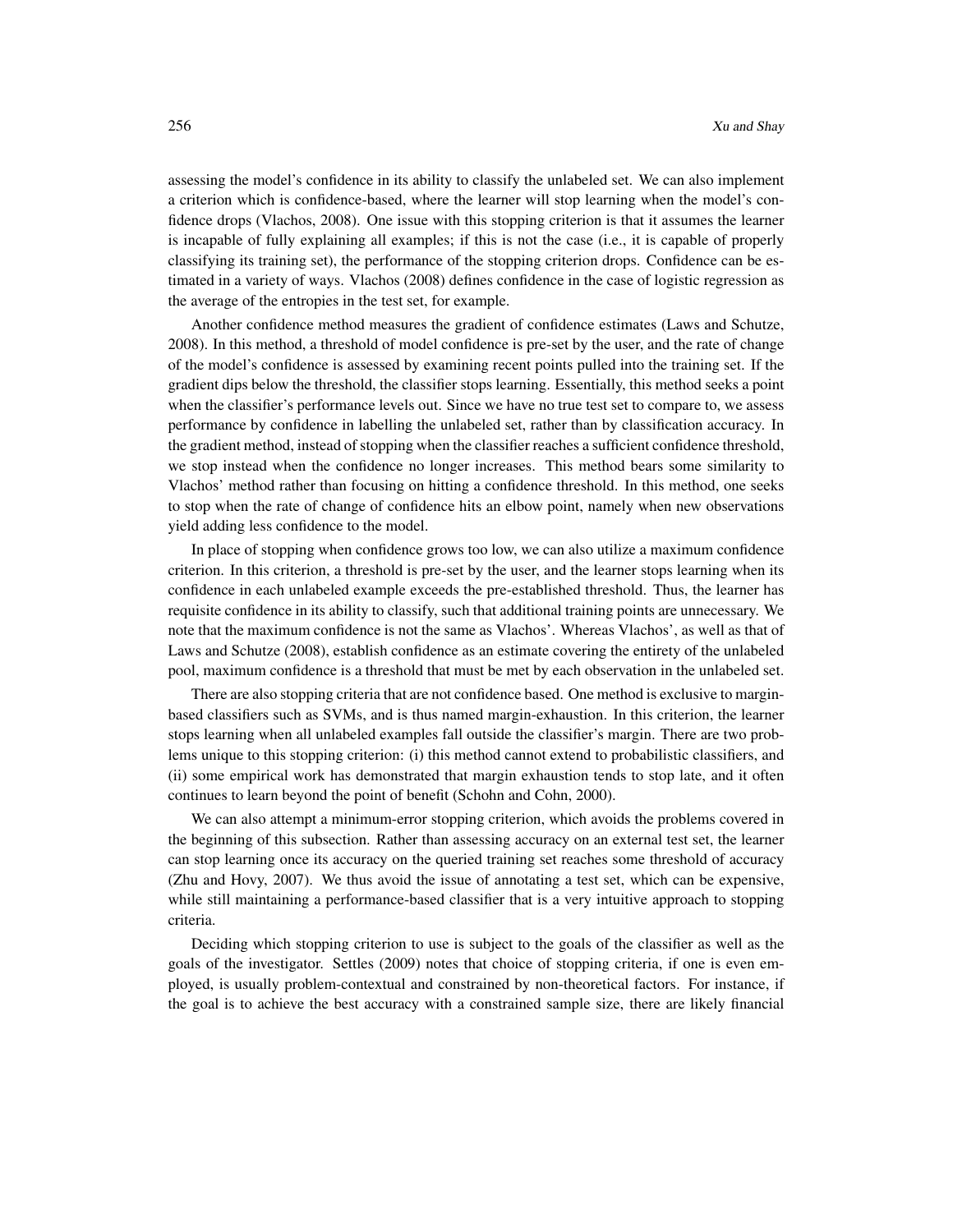| Sequential ALD | Sequential ALR | Two-stage ALR |
|----------------|----------------|---------------|
| $1057\%$       | 13829\%        | 357%          |

Table 1: Runtime increased compared to two-stage ALD

costs that are more pertinent than achieving some threshold. The other main issue with implementing these criteria is their reliance on pre-established thresholds. A prior knowledge of the best threshold is likely rare, and while general thresholds can be implemented, there is no guarantee that those thresholds are optimal to achieve the best performance-to-cost ratio.

As mentioned above, adding in the computation of stopping criteria will elongate the computation time of the classifier, as the stopping criteria will need to be evaluated at each point's annotation, determining whether more points are needed.

#### 2.3 Subsampling

While we have seen the distinct advantages to using sequential active learning over two-stage active learning, there is a demerit as well. The disadvantage of using sequential learning is that of computation cost. The cost of evaluating all instances in an unlabeled set simultaneously is relatively small; in our simulations, a two-stage ALD even for an unlabeled pool around 8 million took only a few seconds. Thus, implementing two-stage active learning is time-efficient to perform. However, sequential active learning will evaluate the entire unlabeled set for each actively selected point added to the set. If we consider also evaluating a stopping criterion at each point of the algorithm, we can see that the computation time of the algorithm increases heavily as the unlabeled set grows. Given that many datasets are incredibly large, with ostensibly millions of observations, the issue of computation time is an extremely relevant one. The simulation runtime was recorded with  $n_{\text{rand}} = 15$ and  $n_{\text{active}} = 35$ , and by setting the unlabeled set as large as  $n_1 = n_2 = 4,000,000$ . For this example, the runtime for two-stage ALD, under our simulation condition, was only 0.07 second. Table 1 provides the example runtime increased by percentage relative to their competitor two-stage ALD under the same conditions. It is still preferable to use the sequential active learners, as it is clear they have advantages of accuracy gains, but there is an accuracy/runtime trade-off. As the number of predictors increases, the issue of high dimensionality also arises and affects computation time. With so many factors contributing to the computation time for sequential active learning, it is clearly of interest to reduce the computational time.

There are ways of overcoming or mitigating this issue. One approach is a compromise between purely two-stage or purely sequential active learning, which we could call a micro-two-stage approach. Rather than evaluating the unlabeled set for each actively selected instance, one can instead evaluate the unlabeled set for each actively selected group of instances. The choice of two-stage size can be sought after using a variety of methods (Settles, 2009). This certainly mitigates the computation cost problem, but it does not solve it entirely.

Another method to aid in reducing the cost is sub-sampling, selecting some subset of the entire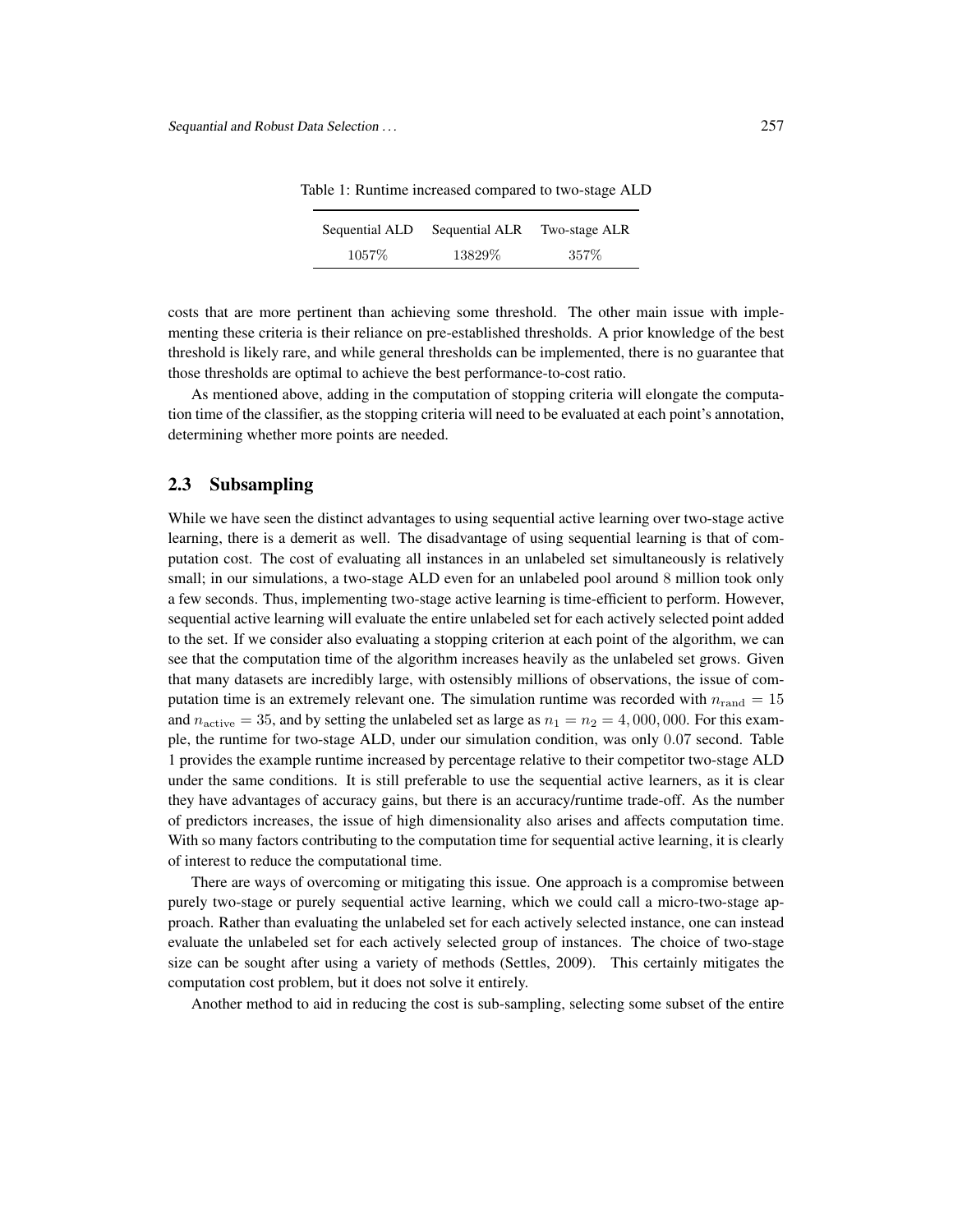unlabeled set with whom we can build our model, and that is what we will discuss next.

Our simulation results have shown that computation time for a sequential learner increases both as the training set increases and as the unlabeled set increases, especially for the ALR case. It is of interest, then, to minimize computation time while keeping accuracy high. We thus propose subsampling as a viable method of reducing computation time.

Optimal subsampling (sampling the most beneficial observations to build a model upon) is a very similar process to active learning. The idea behind optimal subsampling is to pick the 'best' possible observations in the sample to build the model. Here, 'best' can be defined in various ways. Generally, optimal sampling designs seek to minimize the variances, of the estimation or prediction for a specified quantity of interest, by maximizing the amount of information in the chosen observations. Such maximization is often performed based on the information matrix, which often subsequently minimizes a scalar function of the covariance matrix (Smith, 1918).

Subsampling is also particularly relevant for so-called big data problems: data sets which are incredibly large and are thus computationally inefficient with which to build a model. Wang et al. (2018) have recently proposed an optimal subsampling design for large-sample logistic regression, which assigns optimal subsampling probabilities (SSP) to minimize the variance of the maximum likelihood estimator obtained from sample data of size n. The optimal SSP  $\pi_i$  takes the form

$$
\pi_i = \frac{\left|y_i - p_i(\widehat{\boldsymbol{\beta}}_{MLE})\right| ||\mathbf{x}_i||}{\sum_{j=1}^n \left|y_j - p_j(\widehat{\boldsymbol{\beta}}_{MLE})\right| ||\mathbf{x}_j||}, \ i = 1, 2, \dots, n,
$$

where  $\hat{\beta}_{MLE}$  is the maximum likelihood estimator of  $\beta = (\beta_0, \beta_1^T)^T$ , and  $p_i(\hat{\beta}_{MLE})$  is the posterior probability function, $(e^{\beta_0+\beta_1^T\mathbf{x}})/(1+e^{\beta_0+\beta_1^T\mathbf{x}})$  evaluated at  $\widehat{\beta}_{MLE}$  and  $\mathbf{x}_i$ . Since the optimal SSP depends on  $\beta$ , it must be initially estimated. Therefore, as the first step, a non-optimal SSP, such as uniform, is often used to obtain an initial estimate. Then, the second step of the algorithm is performed using the optimal SSP to subsample the best possible observations.

This optimal subsampling algorithm is efficient and computationally reasonable; however, because the algorithm relies on the true response value  $y_i$ , this optimal algorithm is not available for this particular problem. Some future work will be done in this direction. Fortunately, we can instead assign uniform subsampling probabilities, which is equivalent to randomly sampling from the dataset. Because we are still choosing the most beneficial observations, the potential lack of optimality of the subsample is less of an issue. Figure 3 shows the results of a simulation study investigating the accuracy under random subsampling. We can see that a fixed random subsample allows consistent accuracy gains across unlabeled pool size.

#### 2.4 Sequential active learning for multiple classes

The methods discussed above can be extended to an active learning process for classification that involves more than two classes. In the case of  $k$ -classes, binary logistic regression can be replaced by its counterpart, multinomial logistic regression. The model can be expressed, by the probability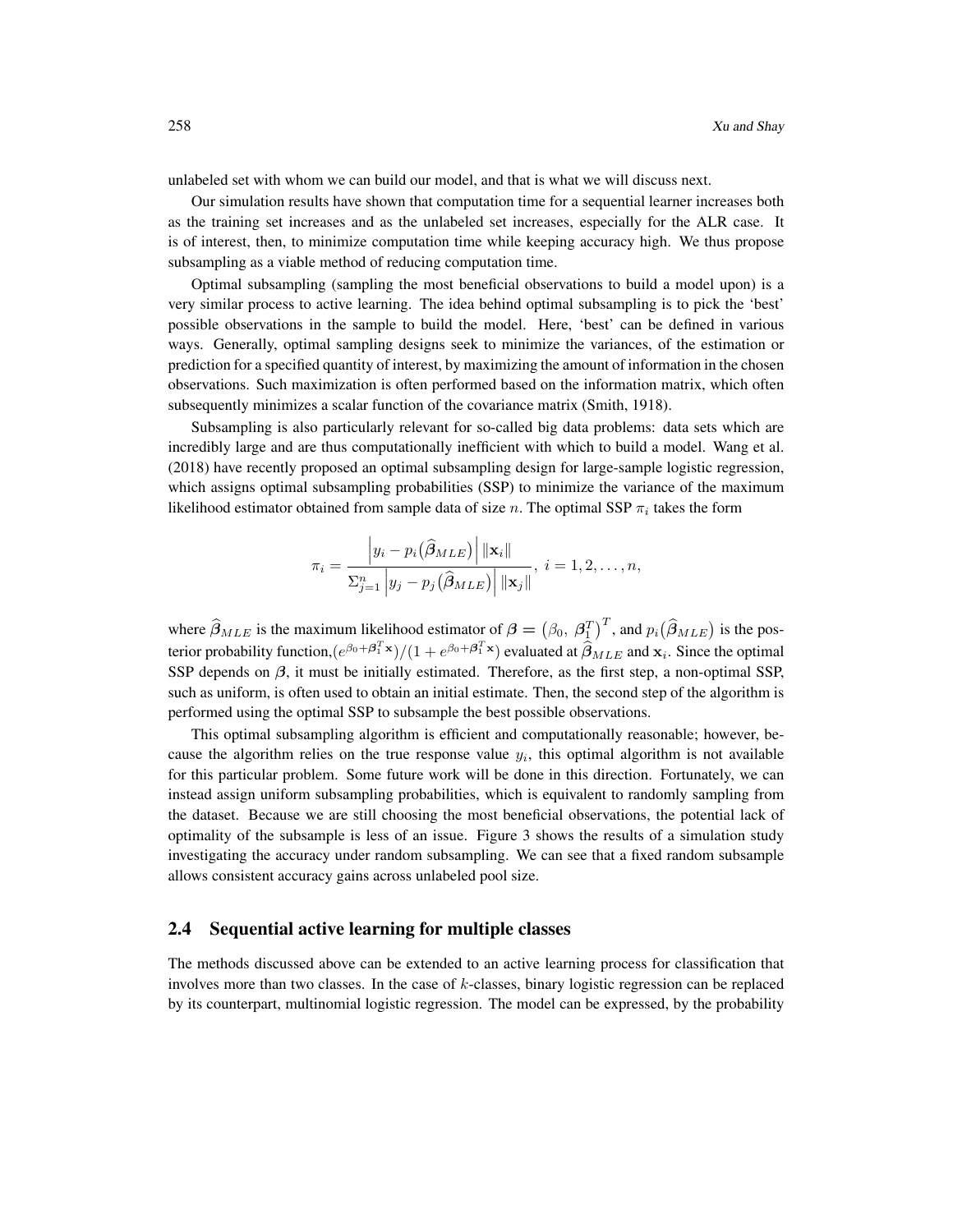

Figure 3: Accuracies of sub-sampled sequential active learning compared to full-sample two-stage learning: sequential ALD (black), two-stage ALD (blue), sequential ALR (green), and two-stage ALR (magenta).

of an instance x being a  $j<sup>th</sup>$  class item, as follows

$$
\Pr(Y = j) = \begin{cases} \frac{e^{\beta_{0j} + \beta_j^T \mathbf{x}}}{1 + \sum_{c=1}^{k-1} e^{\beta_{0c} + \beta_c^T \mathbf{x}}}, & j = 1, \dots, k-1; \\ \frac{1}{1 + \sum_{c=1}^{k-1} e^{\beta_{0c} + \beta_c^T \mathbf{x}}}, & j = k. \end{cases}
$$

Then, an observation can be labeled as  $j$  if such  $j$  provides the maximum probability. In this case, we redefine the loss function [\(2.7\)](#page-4-0) to be

$$
l_2 = \sum_{j=1}^{k-1} \left( \frac{e^{\beta_{0j} + \boldsymbol{\beta}_j^T \mathbf{x}}}{1 + \sum_{c=1}^{k-1} e^{\beta_{0c} + \boldsymbol{\beta}_c^T \mathbf{x}}} - \frac{1}{k} \right)^2 + \left( \frac{1}{1 + \sum_{c=1}^{k-1} e^{\beta_{0c} + \boldsymbol{\beta}_c^T \mathbf{x}}} - \frac{1}{k} \right)^2.
$$

In order to adapt multinomial logistic regression for active learning, one simple option can be the *least confidence* method as defined in [\(1.1\)](#page-1-0); that is, we select the observations with low posterior probabilities for their most likely class. These observations are, as the name implies, the ones about which the learner is least confident. We can thus construct an active multinomial regression classifier that sequentially selects the instance with the least confidence in the most likely class.

For a multi-class linear discriminant analysis, our proposed sequential ALD can be modified by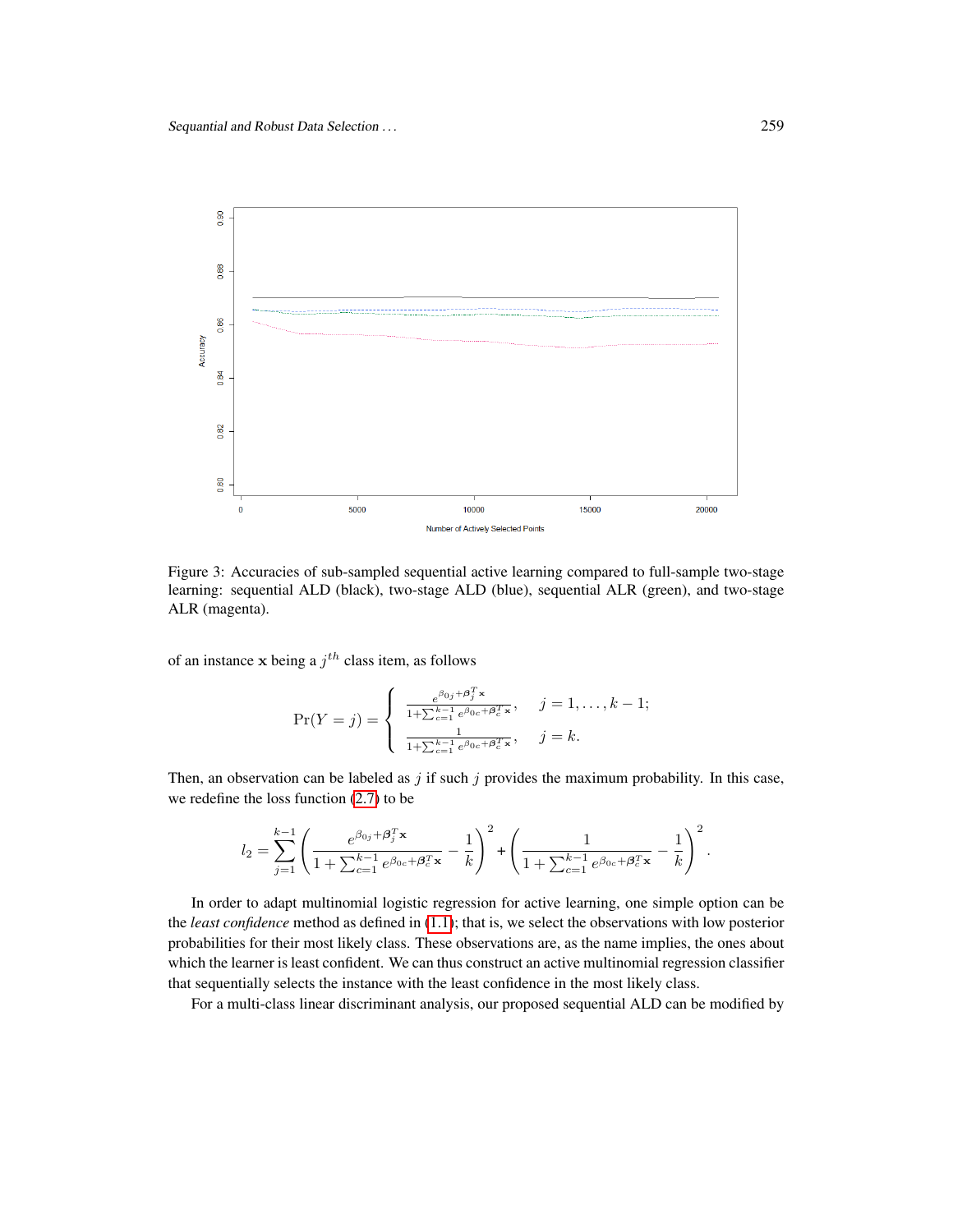selecting observations optimally so as to minimize a multi-class version of [\(2.5\)](#page-4-2) as follows

$$
\widehat{l}_1 = \sum_{1 \leq i < j \leq k} \left[ \left( \overline{\mathbf{x}}_i - \overline{\mathbf{x}}_j \right)^T \mathbf{S}_{\text{pooled}}^{-1} \left( \mathbf{x} - \frac{\overline{\mathbf{x}}_i + \overline{\mathbf{x}}_j}{2} \right) \right]^2,
$$

where  $\overline{\mathbf{x}}_j = n_j^{-1} \sum_{j=1}^{n_j}$  $i=1$  $\mathbf{x}_i^{(j)}$ ,  $j = 1, \ldots, k$ , and

$$
\mathbf{S}_{\text{pooled}} = \frac{1}{\sum_{j=1}^{k} n_j - k} \left[ \sum_{j=1}^{k} \sum_{i=1}^{n_j} \left( \mathbf{x}_i^{(j)} - \overline{\mathbf{x}}_j \right) \left( \mathbf{x}_i^{(j)} - \overline{\mathbf{x}}_j \right)^T \right].
$$

To create an optimal active training set, the multi-class active discriminant classifier selects the observation that has the least distance to their class boundaries.

# 3 Sensitivity and Robustification

It is worth examining the assumptions of our classifiers, and their sensitivity to those assumptions being violated. We will start with the assumptions of the linear discriminant analysis classifier, and then move on to model misspecification in the case of the logistic regression classifier.

### 3.1 Quadratic discriminant analysis

For an ALD classifier, we previously held an assumption of equality of covariances. If this assumption is not held, then we have the following:

$$
\mathbf{x}_i^{(1)} \sim \mathcal{N}_q(\mu_1, \Sigma_1), \quad i = 1, 2, \dots, n_1, \text{ and}
$$

$$
\mathbf{x}_j^{(2)} \sim \mathcal{N}_q(\mu_2, \Sigma_2), \quad j = 1, 2, \dots, n_2.
$$

However,  $\Sigma_1 \neq \Sigma_2$ . With this modification, we accordingly define a new loss function to be minimized by the choice of x :

$$
l_q = \left[\frac{1}{2}\mathbf{x}^T(\mathbf{\Sigma}_1^{-1} - \mathbf{\Sigma}_2^{-1})\mathbf{x} - (\mu_1^T\mathbf{\Sigma}_1^{-1} - \mu_2^T\mathbf{\Sigma}_2^{-1})\mathbf{x} + \frac{1}{2}\left(\mu_1^T\mathbf{\Sigma}_1^{-1}\mu_1 - \mu_2^T\mathbf{\Sigma}_2^{-1}\mu_2 + \ln\frac{|\Sigma_1|}{|\Sigma_2|}\right)\right]^2.
$$
\n(3.1)

<span id="page-11-0"></span>We may (adaptively) compute  $\overline{\mathbf{x}}_1$ ,  $\overline{\mathbf{x}}_2$  by [\(2.3\)](#page-4-3) and

$$
\mathbf{S}_1 = \frac{1}{n_1 - 1} \sum_{i=1}^{n_1} \left( \mathbf{x}_i^{(1)} - \overline{\mathbf{x}}_1 \right) \left( \mathbf{x}_i^{(1)} - \overline{\mathbf{x}}_1 \right)^T, \ \mathbf{S}_2 = \frac{1}{n_2 - 1} \sum_{j=1}^{n_2} \left( \mathbf{x}_j^{(2)} - \overline{\mathbf{x}}_2 \right) \left( \mathbf{x}_j^{(2)} - \overline{\mathbf{x}}_2 \right)^T.
$$

Then, the loss functions in  $(3.1)$  can be estimated as

$$
\widehat{l}_q = \left[\frac{1}{2}\mathbf{x}^T(\mathbf{S}_1^{-1} - \mathbf{S}_2^{-1})\mathbf{x} - \left(\overline{\mathbf{x}}_1^T\mathbf{S}_1^{-1} - \overline{\mathbf{x}}_2^T\mathbf{S}_2^{-1}\right)\mathbf{x} + \frac{1}{2}\left(\overline{\mathbf{x}}_1^T\mathbf{S}_1^{-1}\overline{\mathbf{x}}_1 - \overline{\mathbf{x}}_2^T\mathbf{S}_2^{-1}\overline{\mathbf{x}}_2 + \ln\frac{|\mathbf{S}_1|}{|\mathbf{S}_2|}\right)\right]^2.
$$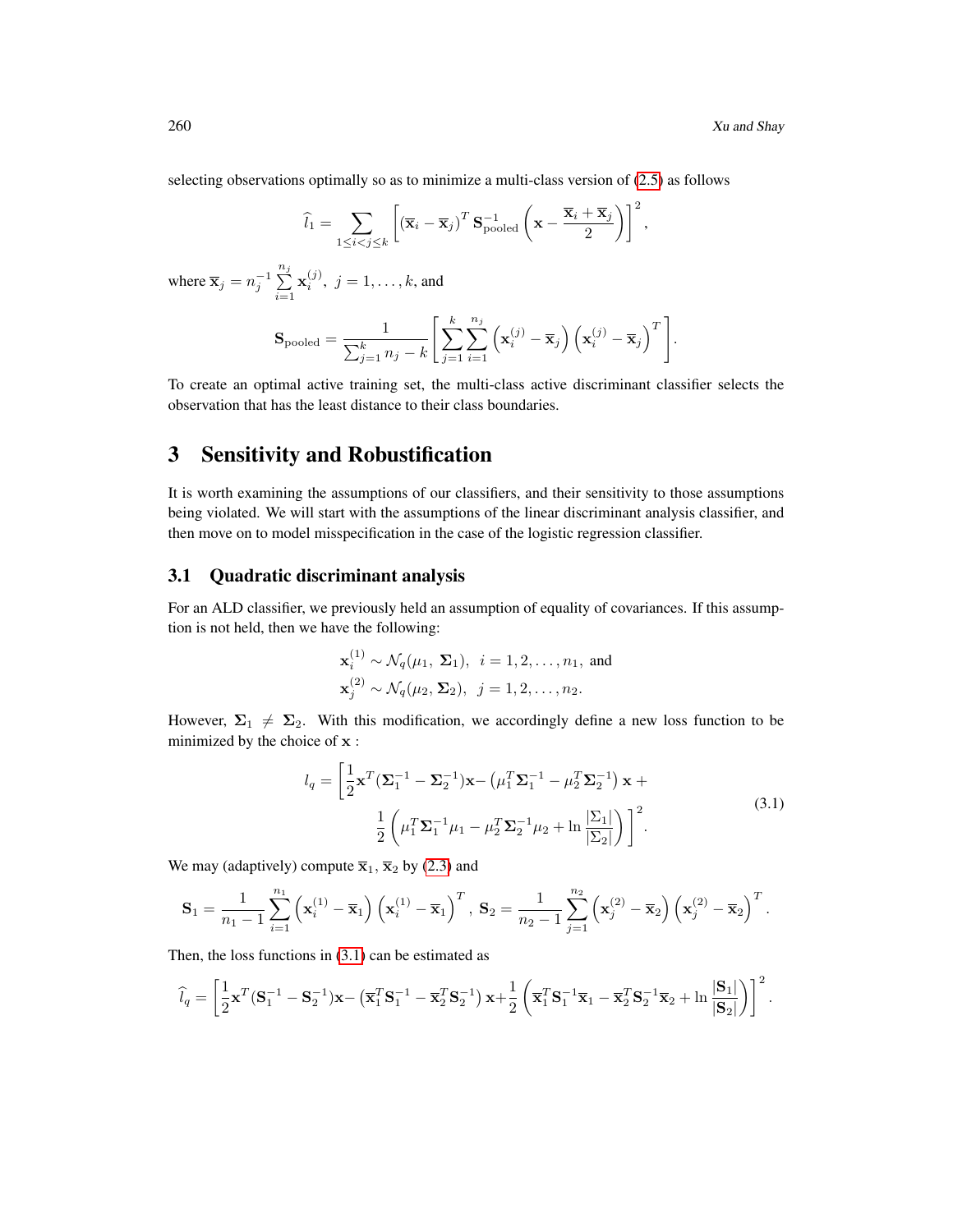Because the heteroscedasticity introduces a quadratic term, this classifier is preferably used for *quadratic discriminant analysis*, and we name our active version as the active quadratic discriminant classifier (AQD) as previously mentioned.

On the other hand, the sensitivity of the ALD to violation of the assumption of homoscedasticity is of interest. For this test, data is generated according to the following parameters:  $\mu_1^T = (t, 0)$  and  $\mu_2^T = (-t, 0)$  with initial  $t = 0.5$ ,  $\Sigma_1 = \begin{pmatrix} 1 & -707 \\ -0.707 & 2 \end{pmatrix}$ , and  $\Sigma_2 = \begin{pmatrix} 1 & \sigma_{12} \\ \sigma_{21} & \sigma_{22}^2 \end{pmatrix}$  with the variance  $\sigma_{22}^2$  ranging from .1 to 7.1 and  $\sigma_{12} = \sigma_{21} = \pm 0.5 \sqrt{\sigma_{22}^2}$ , thus holding a correlation matrix of  $\mathbf{R}_2 = \begin{pmatrix} 1 & \pm 0.5 \\ \pm 0.5 & 1 \end{pmatrix}$ . Figure 4 shows the accuracy comparison results between AQD and ALD by varying  $\sigma_{22}^2$ .



Figure 4: (a) Accuracy of the AQD vs ALD classifiers under growing positive covarinace and the second variance, and (b) accuracy under growing negative covariance and increasing second variance, with the point of perfect homoscedasticity at the vertical line. Here, we compare the accuracies among two-stage ALD (solid black), two-stage AQD (dash blue), and sequential AQD (dotted magenta).

We see that when the assumption of homoscedasticity is violated, the AQD tends to perform better than the ALD. As the covariance matrix  $\Sigma_2$  "shrinks", the AQD performs substantially better than the ALD. Also visible is the insensitivity of the linear discriminant method to violations of homoscedasticity; our results have shown that the performance of ALD remains relatively constant even as the inequality of covariance grows larger.

The parameters we have set result in a fairly difficult classification problem. We repeat the above simulation, but this time consider  $t = 1$ , holding the same parameters otherwise. This time we try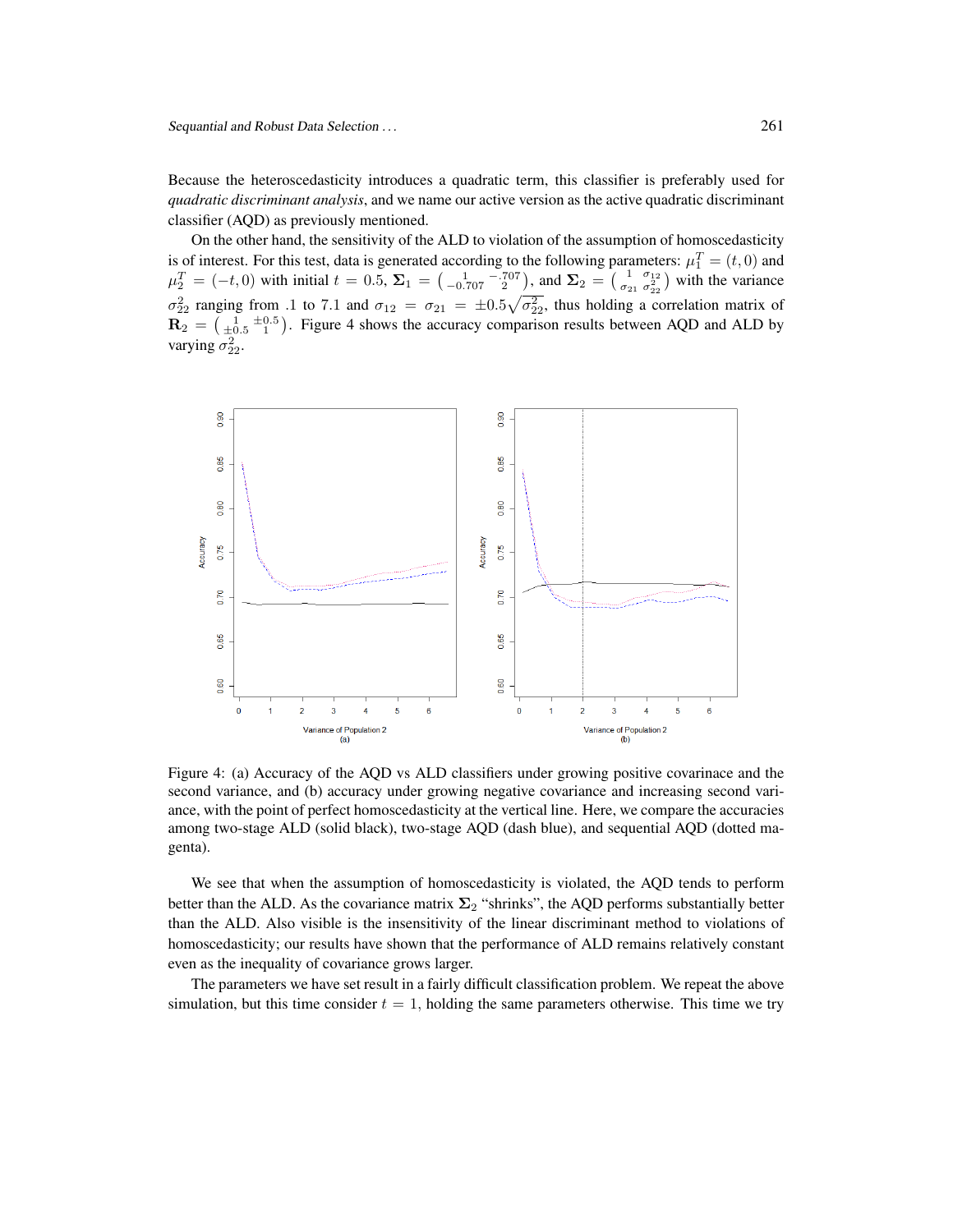to test the performance of the AQD when the two populations are further apart and classification problem is easier to solve. Figure 5 presents the results of this new simulation. It has been shown that even under comparatively heteroscedastic conditions, when the problem becomes easier to solve, the performance of the AQD relative to the ALD diminishes.



Figure 5: (a) Accuracy of the AQD vs ALD under growing positive covariance and variance, and (b) accuracy under growing negative covariance and increasing variance. Two-stage ALD (solid), two-stage AQD (dash) and sequential AQD (dotted).

#### 3.2 Model misspecification for logistic regression

This subsection addresses how the ALR performs when the assumed model is misspecified. For the sake of computation time, we examine two-stage ALR, since the interest is not necessarily in comparing method accuracy, but sensitivity to misspecification. For the sensitivity analysis, we define the following performance measure

<span id="page-13-0"></span>
$$
Se(\mathbf{x}) = \left(\frac{Am - At}{At}\right) \times 100\%,\tag{3.2}
$$

where  $Am$  is the accuracy when the assumed model being misspecified, and  $At$  is the accuracy when the assumed model is correct. For this simulation, data are generated from two 3-variate populations with  $\mu_1^T = (.5, .2, .4)$  and  $\mu_2^T = (-.5, .2, -.4)$ , with a common covariance. For demonstration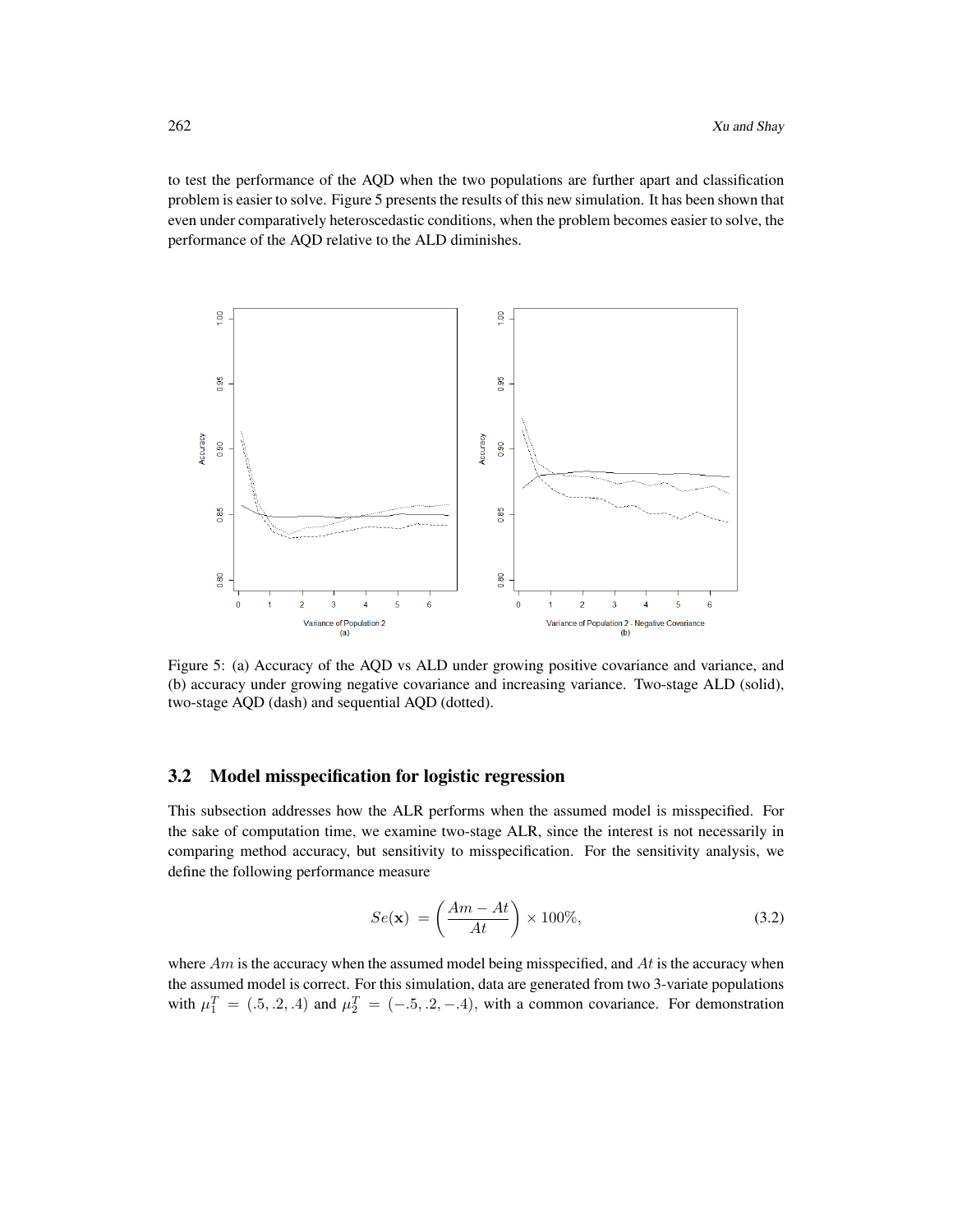purpose, we take two different correlation structures: (i) the simplest correlation structure assuming

$$
\mathbf{R}_1 = \mathbf{R}_2 = \left( \begin{array}{ccc} 1 & 0 & 0 \\ 0 & 1 & 0 \\ 0 & 0 & 1 \end{array} \right), \text{and (ii) } \mathbf{R}_1 = \mathbf{R}_2 = \left( \begin{array}{ccc} 1 & -0.5 & -0.5 \\ -0.5 & 1 & 0.5 \\ -0.5 & 0.5 & 1 \end{array} \right).
$$

We suppose that the actually true model is as specified as in [\(2.6\)](#page-4-4) with  $\beta_1^T \mathbf{x} = \beta_1 x_1 + \beta_2 x_2 + \beta_3 x_3$ for (i), and  $\beta_1^T \mathbf{x} = \beta_1 x_1 + \beta_2 x_2 + \beta_3 x_3 + \beta_4 x_1 x_2 + \beta_5 x_1 x_3 + \beta_6 x_2 x_3$  for (ii). However, an assumed model tends to be used for developing an ALR classifier. For both (i) and (ii), we consider two different misspecification that possibly occurred in an assumed model: (a) only two explanatory variables are involved, and the linear predictor is taking the form of  $\beta_0 + \beta_1 x_1 + \beta_2 x_2$  in the fitted model, and (b) also only two explanatory variables are assumed and the linear predictor is taking into accounts of interaction this time, i.e.,  $\beta_0 + \beta_1 x_1 + \beta_2 x_2 + \beta_3 x_1 x_2$ . Figures 6 and 7 provide the results of the sensitivity analysis for Cases (i) and (ii) respectively, using the performance measure in percentage as defined in [\(3.2\)](#page-13-0). This analysis reveals that the performance of the misspecified models grows weaker as more points are actively selected, also indicating that the ALR is very sensitive to model misspecification. In addition, when the true model's regressors are moderately correlated, the sensitivity to misspecification grows. Clearly then, robustifying ALR against model misspecification is a worthwhile endeavor.



Figure 6: Reduced performance of an ALR classifier for misspecified models in percentage for Case (i). The black line is for misspecification of Type (a), and the magenta line is for that of Type (b).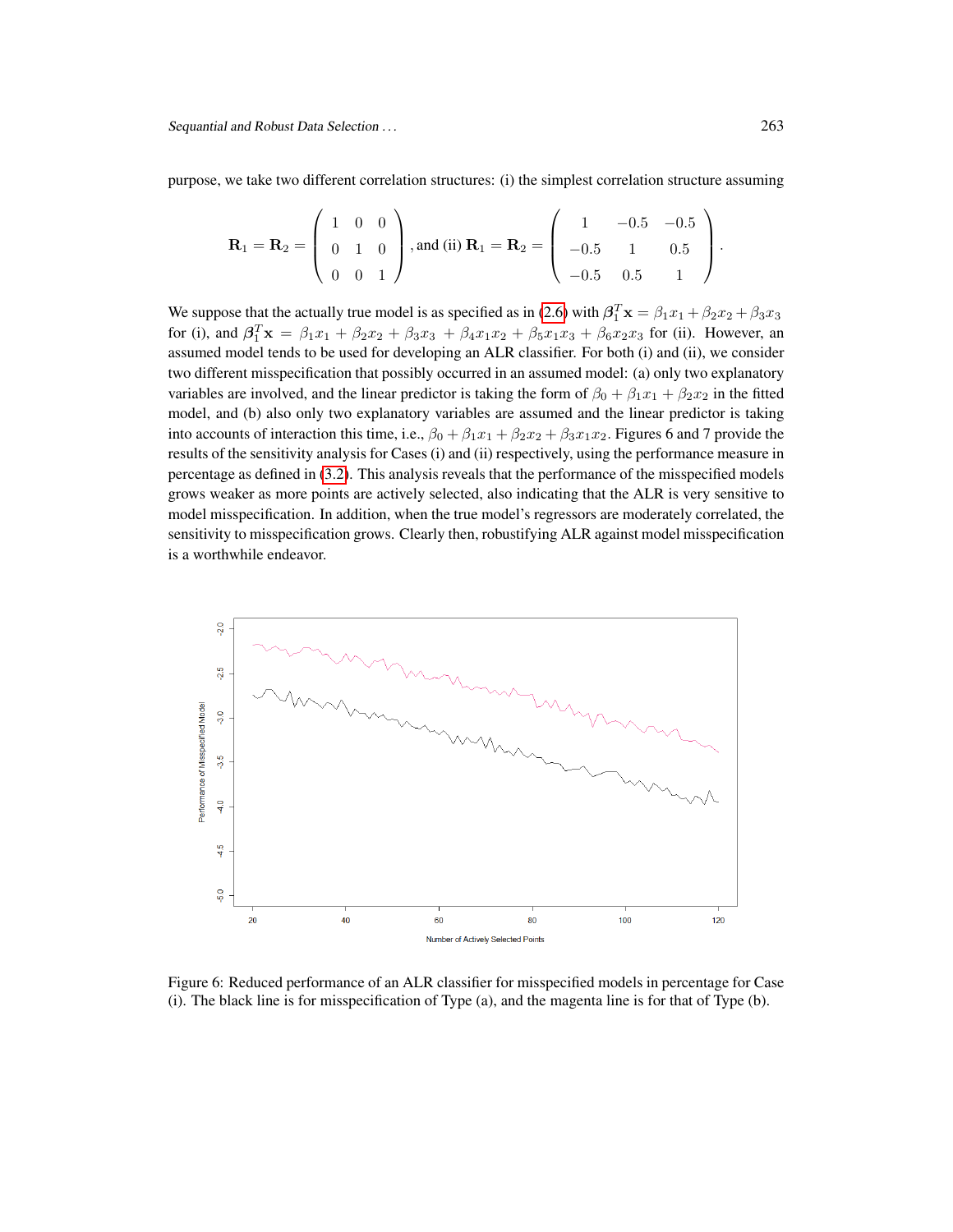

Figure 7: Reduced performance of an ALR classifier for misspecified models in percentage for Case (i). The black line is for misspecification of Type (a), and the magenta line is for that of Type (b).

Through our study, the model-based probabilistic classifiers are generally sensitive to the model assumptions. For desirable performance, they also require more first-stage samples compared to non-probabilistic classifiers. Therefore, we suggest the probability classifiers being adopted when there is sufficient training data in hand and the practitioner has confidence on the model being used. Otherwise, a non-probability classifier, especially at the first stage, is recommended.

# 4 Concluding Remarks

One of the interesting findings led by the results of this paper is the trade-off between using a linear discriminant and a quadratic discriminant. From our results, we can see that a violation of homoscedasticity does not necessarily guarantee that the AQD approach would perform better. In the situation of a classification problem involving more overlap among groups, the AQD seems to outperform the ALD, but in a less overlap involved situation, despite inequality of covariance, the ALD performs generally well. Adding to a practical issue, the AQD would be a better approach when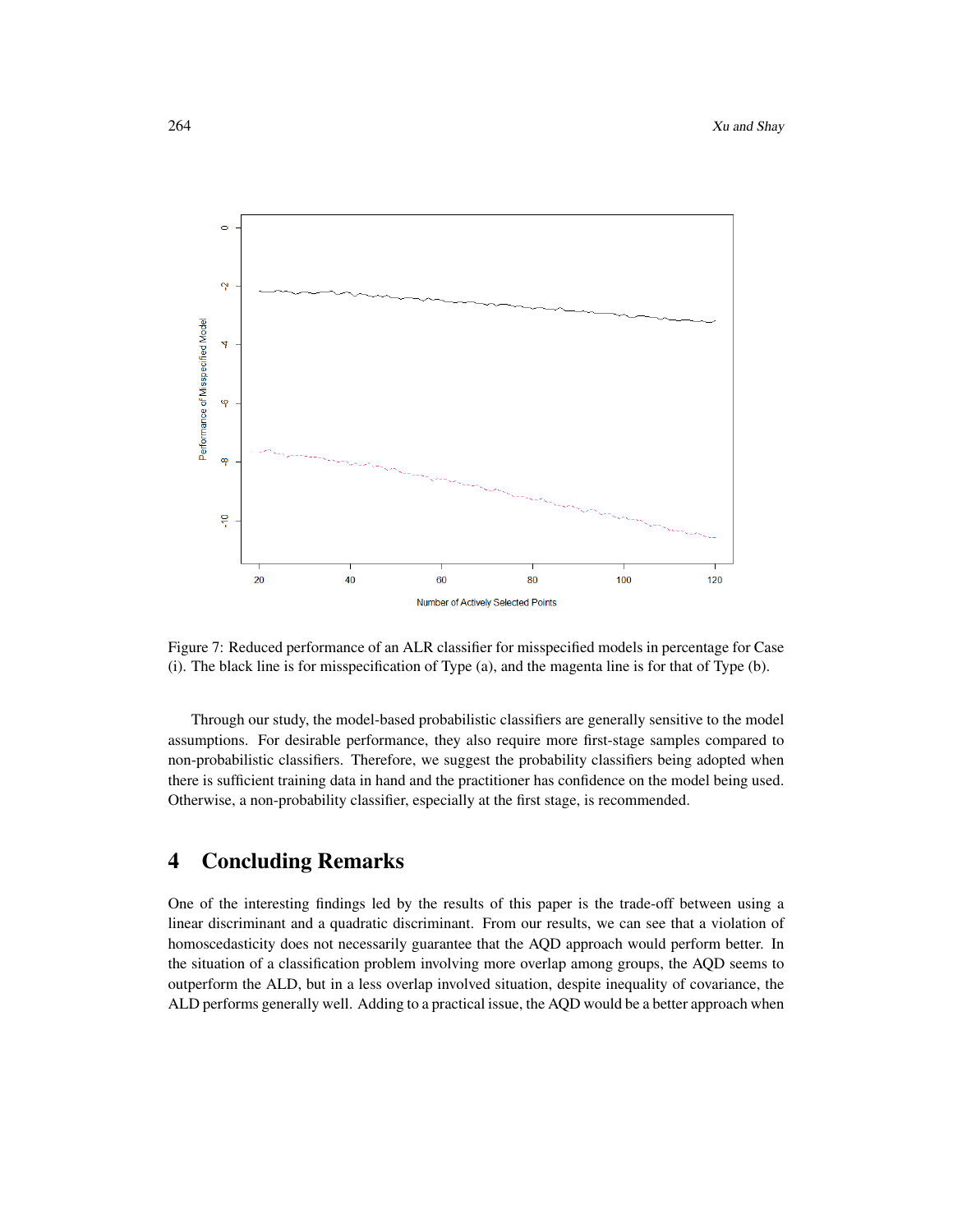the classification "fairness" rather than overall accuracy is emphasized in a classification problem, and the AQD method should be a better choice when non-equality of covariances can be tested or suspected. If conducting a hypothesis test to assess equality of covariance is problematic, a natural question is to ask: when should one use ALD versus AQD for an active learning problem? This issue is especially pertinent because an actively selected training set comes from a biased distribution and is inherently tied to the classifier that selected it (Settles, 2009). Thus, constructing a training set using one classifier and then training on a separate classifier is not guaranteed to yield good results. Moreover, generally active learning can be conducted more efficiently when some knowledge of the underlying model or distribution is available, based on prior experimentation or model building. Diving into active learning algorithms with no understanding of the data is likely to lead to poor classifier performance. Lastly, our results have indicated that the ALD is more robust to violations of assumed covariance structures than others, and thus we would recommend it as the first step.

### Acknowledgements

The research of both authors is supported by the Natural Sciences and Engineering Research Council of Canada.

### References

- Hsu, H., Chang, Y, and Chen, R. (2019), "Greedy active learning algorithm for logistic regression models," *Computational Statistics and Data Analysis*, 129, 119-134.
- Laws, F., and Schutze, H. (2008), "Stopping criteria for active learning of named entity recognition," *Proceedings of the 22nd International Conference on Computational Linguistics,* 1, 465-472.
- Lewis, D. D., and Catlett, J.(1994), "Heterogeneous uncertainty sampling for supervised learning," *Proceedings of the International Conference on Machine Learning (ICML)*, 148–156. Morgan Kauf-mann.
- Lewis, D. D., and Gale, W. A. (1994), "A sequential algorithm for training text classifiers," *SI-GIR'94*, 3-12. Springer, London.
- Schohn, G., and Cohn, D. (2000), "Less is more: active learning with support vector machines," *ICML,* 2(4), 6.
- Settles, B. (2009), *Active Learning Literature Survey*, Computer Sciences Technical Report 1648, University of Wisconsin-Madison.
- Settles, B., and Craven, M. (2008), "An analysis of active learning strategies for sequence labeling tasks," *Proceedings of the Conference on Empirical Methods in Natural Language Processing*, 1070-1079. Association for Computational Linguistics.
- Shannon, C. E. (1948), "A mathematical theory of communication," *Bell System Technical Journal,* 27(3), 379-423.